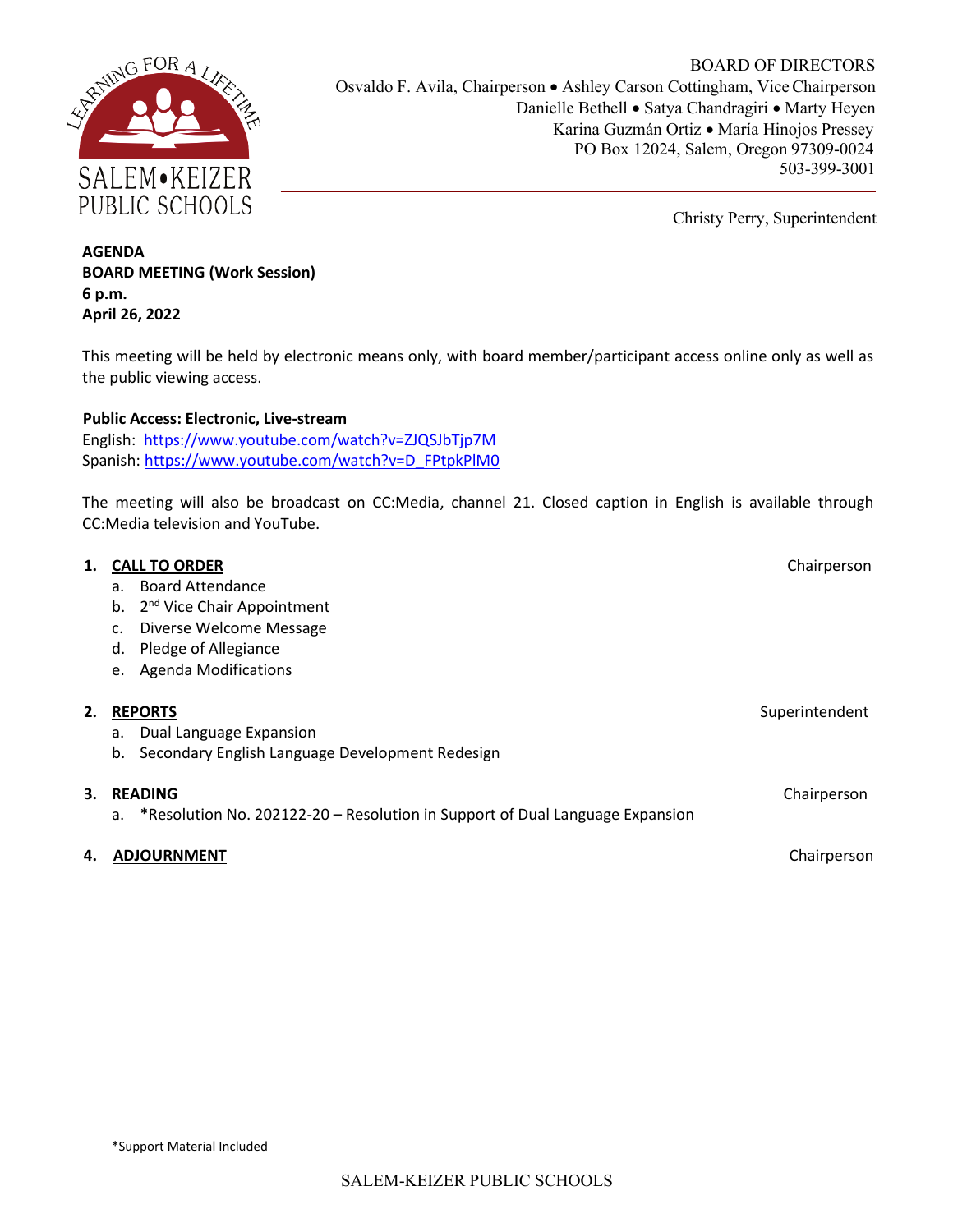### **ADOPT RESOLUTION NO. 202122-20 RESOLUTION IN SUPPORT OF DUAL LANGUAGE EXPANSION**

### **Background/Discussion**

The expansion of our dual language programs is an important strategy in our Student Investment Account (SIA) and, more importantly, for our students learning English. Early on, SKPS and the community chose a transitional biliteracy program for our students learning English. Students who participate in Literacy Squared, our transitional bilingual program, and exit before high school, graduate at a higher rate than their English-speaking peers. It is the goal of the district to provide access to all interested students in our community to develop a second language and achieve high levels of biliteracy and grow in their social-cultural competency. Salem-Keizer has seven schools with dual language programs and 21 elementary schools with transitional bilingual programs, which creates optimal conditions for program expansion.

During the engagement for the SIA, and in the review of our data, it was determined that expanding dual language programs would be a benefit to our community. Dual language programs are centered in equity and built on the pillars of bilingualism and biliteracy, high levels of academic achievement, and crosscultural competency and connections, all which align closely with the district's Strategic Plan goals. This work is important to enhancing and improving on the district's dual language framework that has been developed over the past 25 years.

Even though the strategies proposed in the SIA were adopted by the board in February of 2020, it was only in the 21-22 school year when the district was able to start planning for implementation of the strategy. In March 2020, schools moved to Comprehensive Distance Learning (CDL), and in 2021-22, SKPS was in CDL and hybrid instruction. Changing an instructional model beyond that of online learning was not possible or good for students during that time.

School year 2021-22 has been a planning year for dual language expansion. In school year 2022-23, the district will expand dual language programs in four elementary schools: Chavez, Washington, Keizer, and Four Corners. Stephens, Claggett, and Waldo middle schools will start the program for 6<sup>th</sup> graders. McKay and McNary high schools are establishing school planning teams and identifying teachers, to offer dual language programming for 9<sup>th</sup> graders.

The two-way dual language program has consistently demonstrated high academic achievement in national longitudinal studies for the past 40 years. Salem-Keizer has the foundational understandings, the diversity in student community, and the dedication of staff to bring this world-class opportunity to its learners.

This resolution demonstrates support from the board for dual language expansion and articulates the positive impact of dual language expansion on both students learning English and English-speaking students learning Spanish.

#### **Recommendation/Board Action**

This resolution is presented as a reading and will come before the board for action at the May 10 board meeting.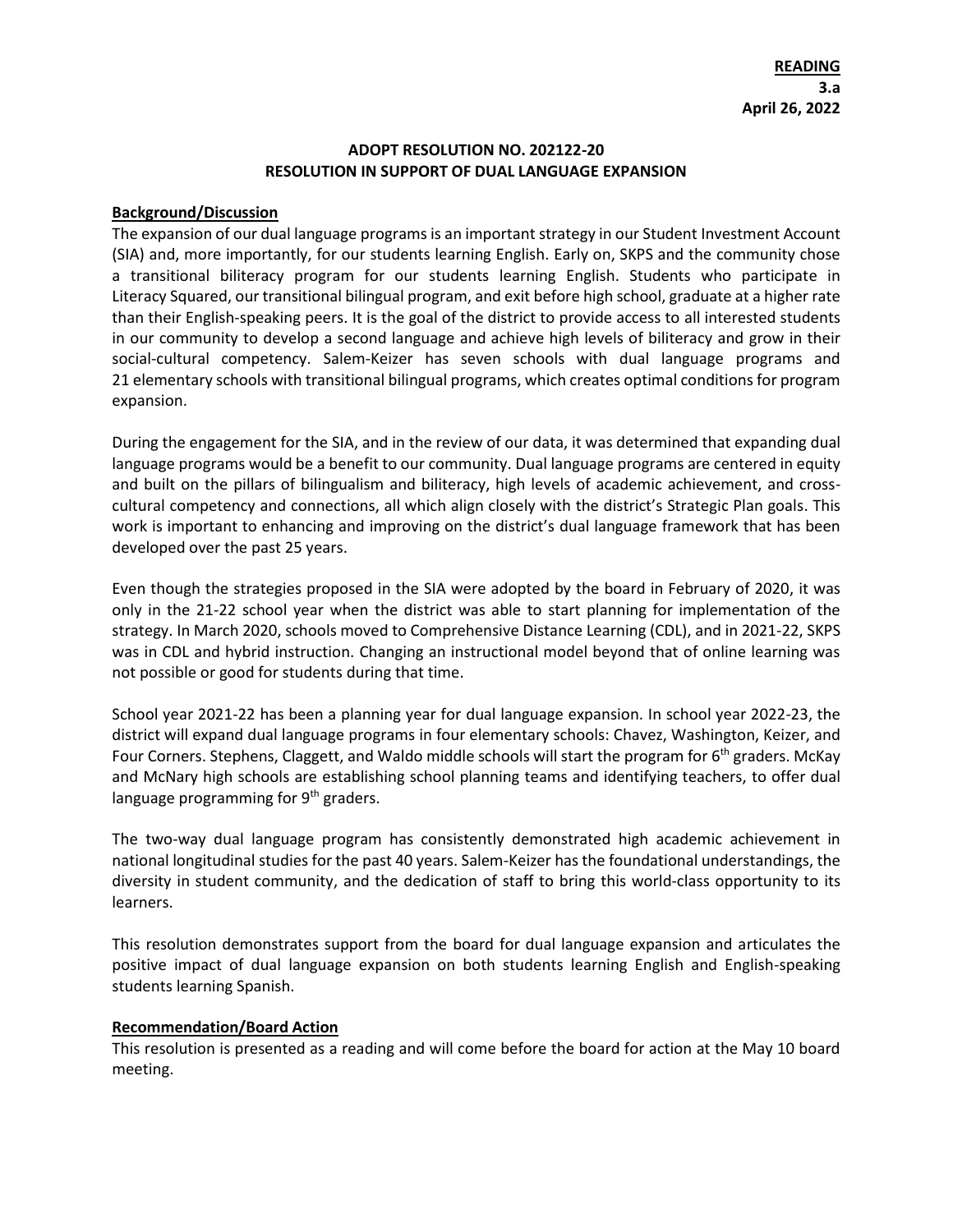### **RESOLUTION NO. 202122-20 RESOLUTION IN SUPPORT OF DUAL LANGUAGE EXPANSION**

**WHEREAS** dual language program expansion was brought forward by community organization representatives and parents through the Student Investment Account stakeholder engagement process and is one of the key strategies of the Student Investment Account; and

**WHEREAS** dual language in Salem-Keizer Public Schools will be defined as a two-way immersion program; and

**WHEREAS** over three decades of research indicates that English learners in dual language programs become orally proficient in English and achieve at or above grade level norms in English reading and writing by grades 5-7, if not sooner; and a significant body of research demonstrates that English learners who receive literacy instruction through their primary language develop higher levels of English proficiency than English learners in mainstream English programs; and

**WHEREAS** overall reading and math scores of students in dual language education are higher for all students in a dual language model, regardless of ethnicity, socioeconomic, limited English proficiency, or special education status; and in most cases, by middle school years, dual language students, regardless of subgroup, are scoring as high in reading and math as non-dual language students in the next highest grade, and in some cases as much as two years higher than their non-dual language peers; and

**WHEREAS** students identifying as Latino/a/x comprise the largest demographic group in the district, and 85 percent of all English learners and past English learners in the district are Spanish speakers; this environment creates optimal conditions to support the program and will have the greatest positive impact for English learners in our district; and

**WHEREAS** students and staff in dual language programs develop strong socio-cultural competency and an understanding and appreciation of their identity; and social-cultural competency means students recognize similarities and differences in each other and look for opportunities to attach positive cross-cultural attitudes toward fellow students, their families, and the community; and

**WHEREAS** effective dual language programs are built on three important pillars: bilingualism and biliteracy, high levels of academic achievement, and cross-cultural connections, all which align closely with the district's Strategic Plan goals; and

**WHEREAS** dual language is additive research-tested program that elevates and builds on the cultural and linguistic assets students bring into our schools and our community; it allows the district to serve language learners by adding additional languages but never at the expense of the first language and culture; and students in dual language programs use each of the two program languages to strengthen the other language; and

**WHEREAS** enhancing and improving the district's dual language framework that has been implemented and developed over the past 25 years will open the door for other dual language programs in other languages; and

**WHEREAS** the dual language program instructional model has been shown to be the most effective instructional model for English learners; it is centered in equity by focusing on the pillars of bilingualism and biliteracy, high levels academic achievement, and social cultural competency; and the rich diversity of our community and schools, as well as the large concentration of Spanish-speaking English learners, creates optimal conditions to establish this program model; and